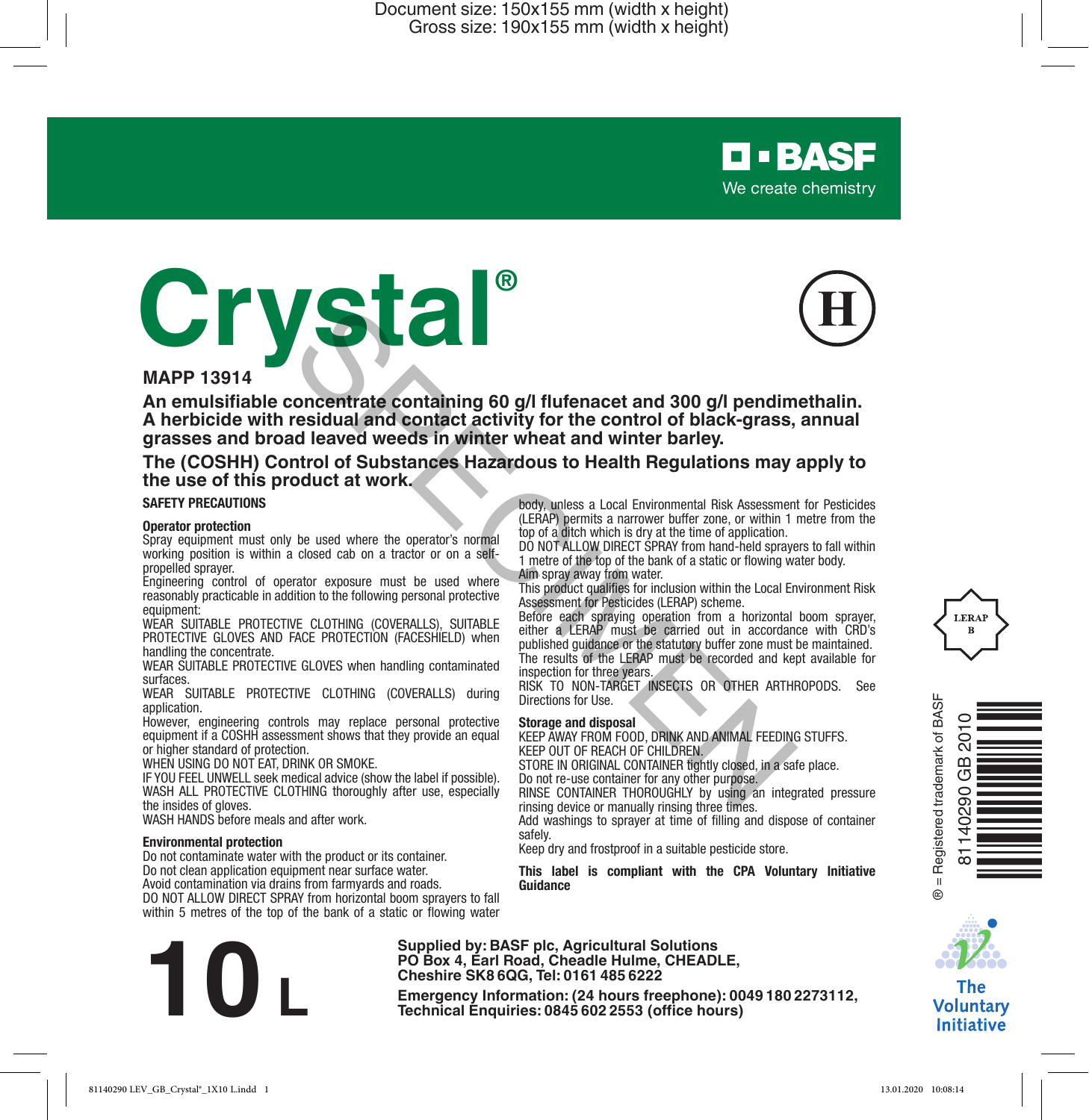# **Crystal®**

**An emulsifiable concentrate containing 60 g/l flufenacet and 300 g/l pendimethalin.**

# **Danger**

**Harmful if swallowed.**

**May be fatal if swallowed and enters airways. Causes skin irritation.**

**Very toxic to aquatic life with long lasting effects.**

If medical advice is needed, have product container or label at hand.

Wear protective gloves/clothing/eye protection.

IF SWALLOWED: Immediately call a POISON CENTRE or doctor/physician.

IF ON SKIN (or hair): Wash with plenty of soap and water. Store locked up.

Dispose of contents/container to a licensed hazardous-waste disposal contractor or collection site except for empty clean containers which can be disposed of as non-hazardous waste. watic life with long lasting<br>
is needed, have product container<br>
gloves/clothing/eye protection.<br>
.: Immediately call a POISON CENTRE or<br>
...<br>
inair): Wash with plenty of soap and water.<br>
Instance is non-hazardous waste.<br>

Contains pendimethalin, flufenacet, benzaldehyde and octanal. May produce an allergic reaction.

**To avoid risks to human health and the environment, comply with the instructions for use.**

# **IMPORTANT INFORMATION**

# **FOR USE ONLY AS AN AGRICULTURAL HERBICIDE, as directed below:**

| CROPS:                      | <b>Winter Wheat and Winter Barley</b>         |
|-----------------------------|-----------------------------------------------|
| MAXIMUM INDIVIDUAL DOSE:    | $4$ I/ha                                      |
| <b>IMAXIMUM TOTAL DOSE:</b> | l 4 I/ha per crop                             |
| <b>ILATEST TIMING:</b>      | Before third tiller stage (GS 23) of the crop |

# **READ THE LABEL BEFORE USE. USING THIS PRODUCT IN A MANNER THAT IS INCONSISTENT WITH THE LABEL MAY BE AN OFFENCE. FOLLOW THE CODE OF PRACTICE FOR USING PLANT PROTECTION PRODUCTS.**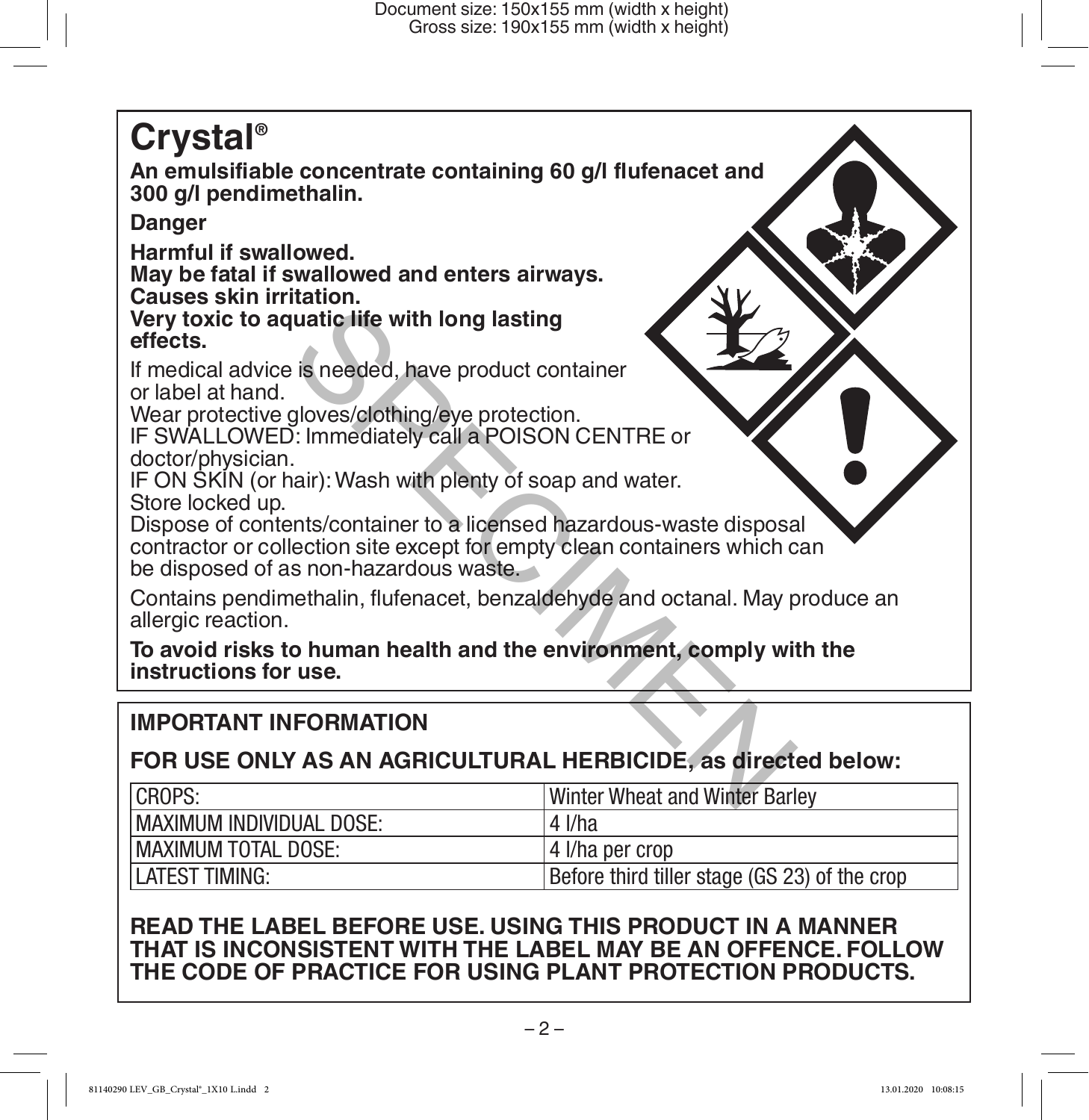#### **DIRECTIONS FOR USE**

IMPORTANT: This information is approved as part of the Product Label. All instructions within this section must be read carefully in order to obtain safe and successful use of this product.

Crystal is a herbicide with residual and contact activity for the control of black-grass, annual grasses and broad leaved weeds in winter wheat and winter barley.

#### **Restrictions/Warnings**

#### **Efficacy**

Good even spray cover of the target is essential.

Crystal is slow acting and the final level of weed control may take some time to appear.

Some soil moisture is required for Crystal to be activated. Best results will be obtained if rain falls within 7 days of application. Residual control may be reduced under prolonged dry conditions.

Crystal is not recommended for the post-emergence control of weeds on the following soil types; sandy clays, clays and silty clays (Natural England Technical Information Note TIN037).

Transplanted or established weeds present after completion of seedbed preparation should be controlled by an approved contact or translocated herbicide prior to the use of Crystal. For of the target is essential.<br>It and the final level of weed control may take some time to ap<br>is required for Crystal to be activated. Best results will be obtained<br>in readed untrol may be reduced under prolonged dry con

Do not disturb the soil after application.

#### **Soil types**

Do not use on soils with more than 10% organic matter.

Weed control may be reduced on soils with more than 6% organic matter.

Do not use on stoney or gravelly soils.

Do not use on water-logged soil or soils prone to water logging.

#### **Seedbed preparation**

Seedbeds must have a fine, firm tilth.

Loose or cloddy seedbeds must be consolidated otherwise reduced weed control or crop damage from inadequate seed cover may occur.

For effective weed control, seedbed preparations should include the even incorporation of any trash, straw and ash to a depth of 15 cm.

#### **Crop safety**

Do not apply Crystal to crops suffering from stress, which may be caused for example by pests, disease, water logging, poor seedbed conditions or previous chemical treatment.

For pre-emergence treatments, seed should be covered with a minimum of 32 mm of settled soil.

Shallow-drilled crops should only be treated post-emergence.

Do not apply Crystal pre-emergence to crops drilled after 30 November.

Do not soil incorporate Crystal.

Do not spray undersown crops.

#### **Weather conditions**

Reductions in crop vigour, which may result in yield reductions, may occur where there is very wet weather before and after application, particularly where soils become water-logged. Avoid spraying during periods of prolonged or severe frosts.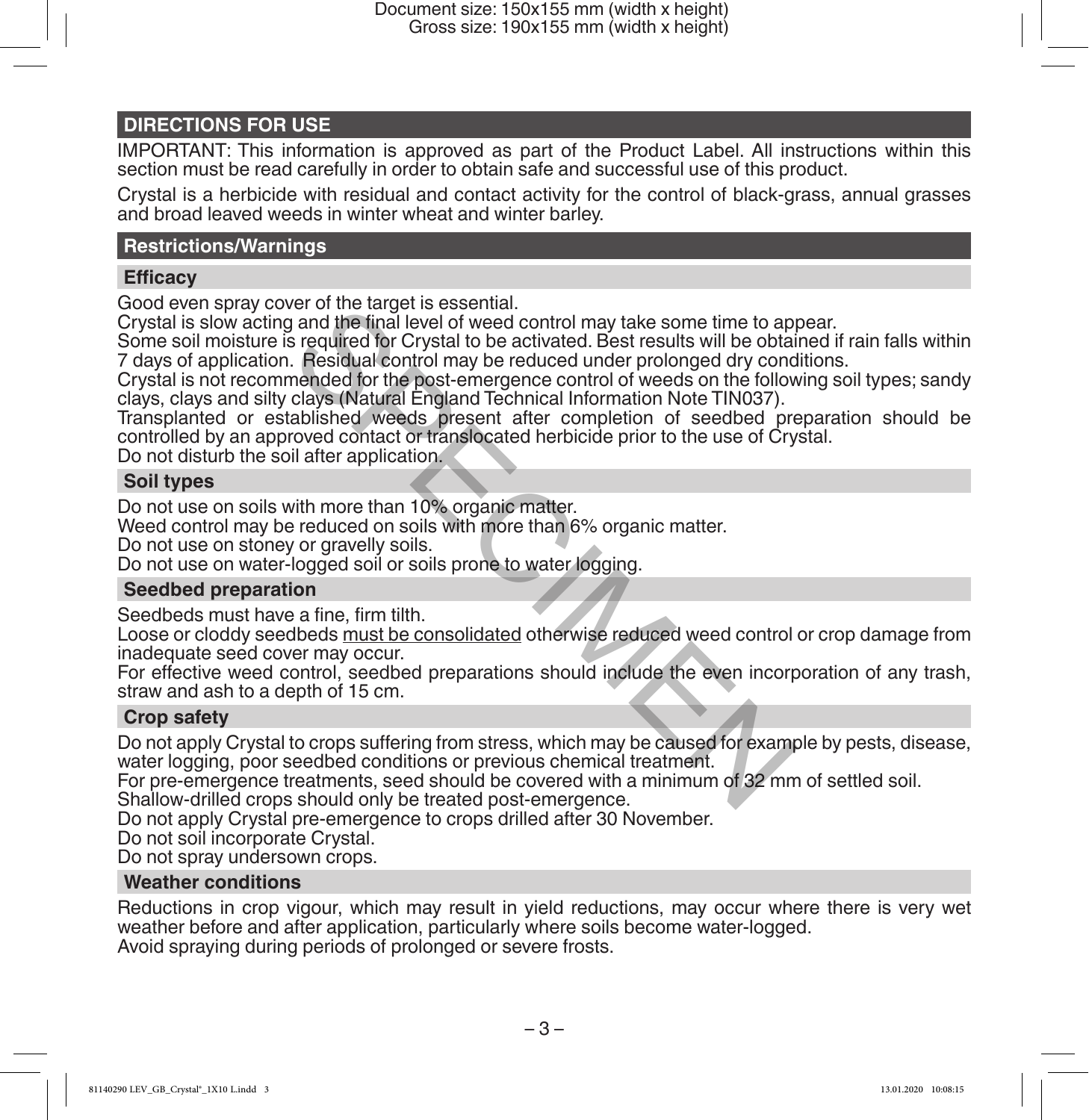# **Spray drift**

Avoid spraying within 6 metres of the field boundary to reduce effects on non-target insects or other arthropods.

#### **Other Restrictions/Warnings**

Concentrated or diluted Crystal may stain. Avoid spillage. Staining is minimised or completely removed if skin/clothes are washed immediately. Wash down machinery immediately after use, using a proprietary spray tank cleaner.

# **Weed control**

#### **Susceptibility of weeds to single applications of Crystal.**

| Susceptibility of weeds to single applications of Crystal.                       |                          |                      |  |  |
|----------------------------------------------------------------------------------|--------------------------|----------------------|--|--|
| Weeds controlled both pre-emergence and post-emergence up to the size specified. |                          |                      |  |  |
|                                                                                  | <b>Dose</b>              |                      |  |  |
| <b>WEEDS</b>                                                                     | 21/ha                    | 4 l/ha               |  |  |
| <b>Grass Weeds</b>                                                               |                          |                      |  |  |
| <b>Annual Meadow Grass</b>                                                       | S (up to 2 lvs)          | S (up to 1 tiller)   |  |  |
| <b>Black-grass</b>                                                               |                          | *S (up to 2 lvs)     |  |  |
| Italian Ryegrass                                                                 |                          | S (up to 3 lvs)      |  |  |
| <b>Perennial Ryegrass</b>                                                        |                          | S (up to 2 lvs)      |  |  |
| Loose Silky-bent                                                                 | $\overline{\phantom{0}}$ | $S$ (up to 1 If)     |  |  |
| Rough Meadow-grass                                                               |                          | S (up to 2 lvs)      |  |  |
| <b>Sterile Brome</b>                                                             |                          | MS (up to 2 lvs)     |  |  |
| <b>Broad-leaved Weeds</b>                                                        |                          |                      |  |  |
| Cleavers                                                                         |                          | MS (up to cotyledon) |  |  |
| <b>Common Chickweed</b>                                                          | S (up to 2 lvs)          | $S$ (up to 5 cm)     |  |  |
| Common Field Speedwell                                                           | S (up to 2 lvs)          | S (up to 2 lvs)      |  |  |
| Common Orache                                                                    |                          | MS (pre-em only)     |  |  |
| <b>Common Poppy</b>                                                              | S (up to 4 lvs)          | S (up to 4 lvs)      |  |  |
| Corn Marigold                                                                    |                          | S (pre-em only)      |  |  |
| Fat-hen                                                                          |                          | MS (pre-em only)     |  |  |
| Field Forget-me-not                                                              |                          | MS (pre-em only)     |  |  |
| <b>Field Pansy</b>                                                               | MS (up to 2 lvs)         | MS (up to 2 lvs)     |  |  |
| Hemp-nettle                                                                      |                          | S (pre-em only)      |  |  |
| <b>Henbit Dead nettle</b>                                                        |                          | S (pre-em only)      |  |  |
| Ivy-leaved Speedwell                                                             | S (up to 2 lvs)          | S (up to 2 lvs)      |  |  |
| Knotgrass                                                                        |                          | MS (pre-em only)     |  |  |
| Mayweeds                                                                         |                          | MS (pre-em only)     |  |  |
| Parsley-piert                                                                    |                          | S (pre-em only)      |  |  |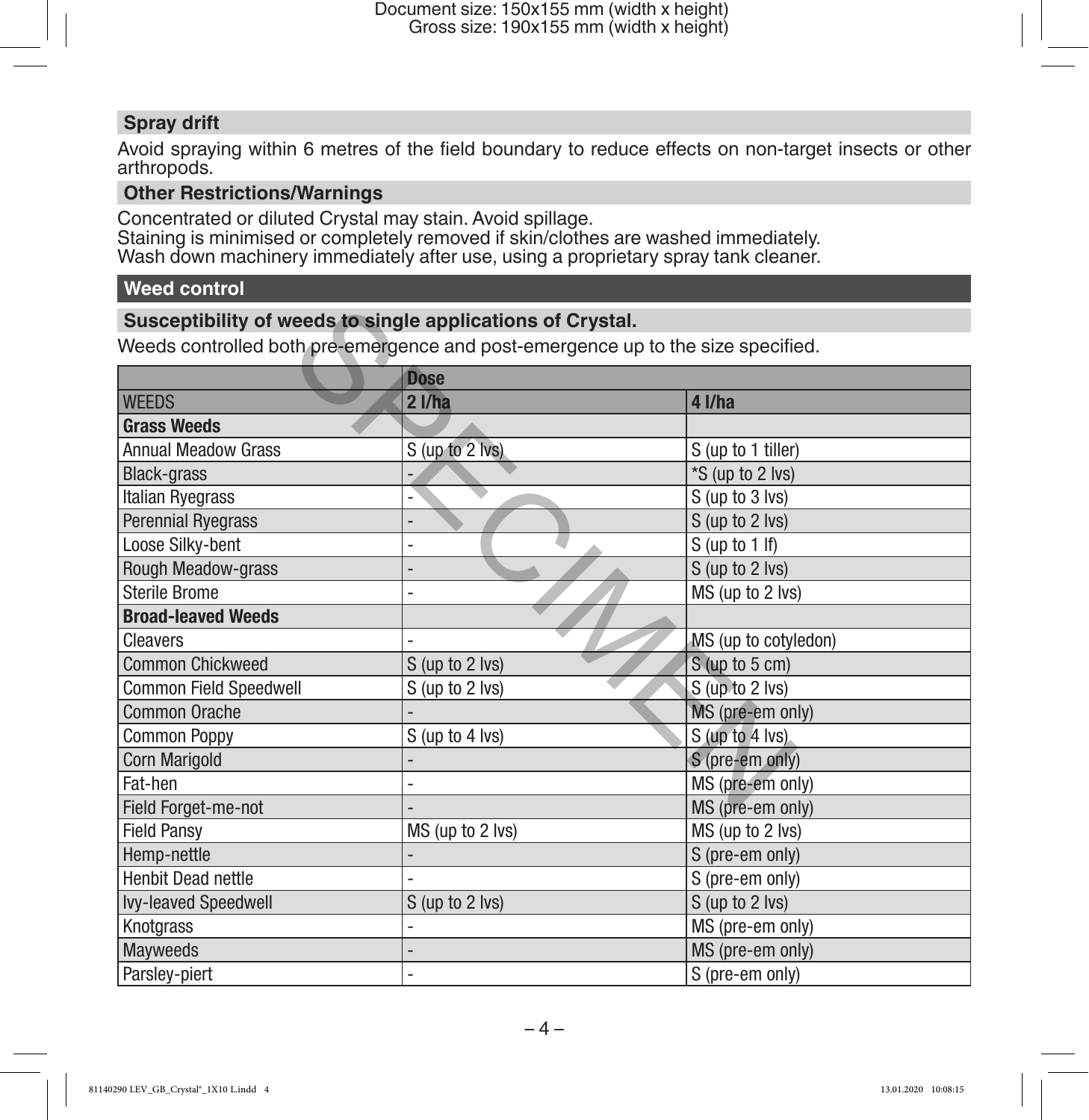|                        | <b>Dose</b>       |                                                  |
|------------------------|-------------------|--------------------------------------------------|
| <b>WEEDS</b>           | $2$ I/ha          | 4 I/ha                                           |
| <b>Red Dead-nettle</b> | $S$ (up to 2 lvs) | $ S \left( \text{up to } 2 \text{ lvs} \right) $ |
| Scarlet Pimpernel      | -                 | $ S$ (pre-em only)                               |
| Shepherd's Purse       | <b>MR</b>         | $ S \left($ up to 4 lvs $\right)$                |
| Smooth Sowthistle      |                   | MS (pre-em only)                                 |

S = Susceptible

MS = Moderately susceptible

MR = Moderately resistant

 $(*)$  = Black-grass is moderately susceptible pre-emergence on the following soil types; sandy clays, clays and silty clays (Natural England Technical Information Note TIN037).

#### **Resistance Management**

WRAG Guidelines advise that application to small Black-grass aids in control of resistant Black-grass. However, application of 'Crystal' to small Black-grass will not improve control of resistant populations that can metabolise a range of herbicides, as both flufenacet and pendimethalin can be affected. The efficacy of both flufenacet and pendimethalin can be reduced by the enhanced metabolism resistance mechanism of Black-grass; this can happen even when treating black-grass at the early growth stages recommended for treatment with Crystal. bistant<br>
istant<br>
istant<br>
moderately susceptible pre-emergence on the following soi<br>
istant<br>
moderately susceptible pre-emergence on the following soi<br>
Natural England Technical Information Note TIN037).<br>
I of 'Crystal' to

Strains of some annual grasses (eg Blackgrass, Wild-Oats, and Italian Ryegrass) have developed resistance to herbicides, which may lead to poor control. A strategy for preventing and managing such resistance should be adopted. Guidelines have been produced by the Weed Resistance Action Group and copies are available from the HGCA, CPA, your distributor, crop adviser or product manufacturer.

Populations of black-grass and Italian ryegrass with high levels of enhanced metabolism resistance will not be fully controlled.

Key elements of the resistance management strategy for Crystal:

- Always follow WRAG guidelines for preventing and managing herbicide resistant weeds.
- Maximise the use of cultural control measures wherever possible (e.g. crop rotation, ploughing, stale seedbeds, delayed drilling, etc).
- Use tank mixes or sequences of effective herbicides with different modes of action within individual crops, or successive crops.
- For the control of herbicide resistant grassweeds, always use Crystal in tank mix or sequence with other effective graminicides with different modes of action.
- Apply pre-emergence of weeds wherever possible. If applications are delayed, apply post-emergence products/mixtures to small, actively growing weeds, especially where high levels of resistance are suspected and to reduce the risk of resistance development.
- Monitor fields regularly and investigate the reasons for any poor control.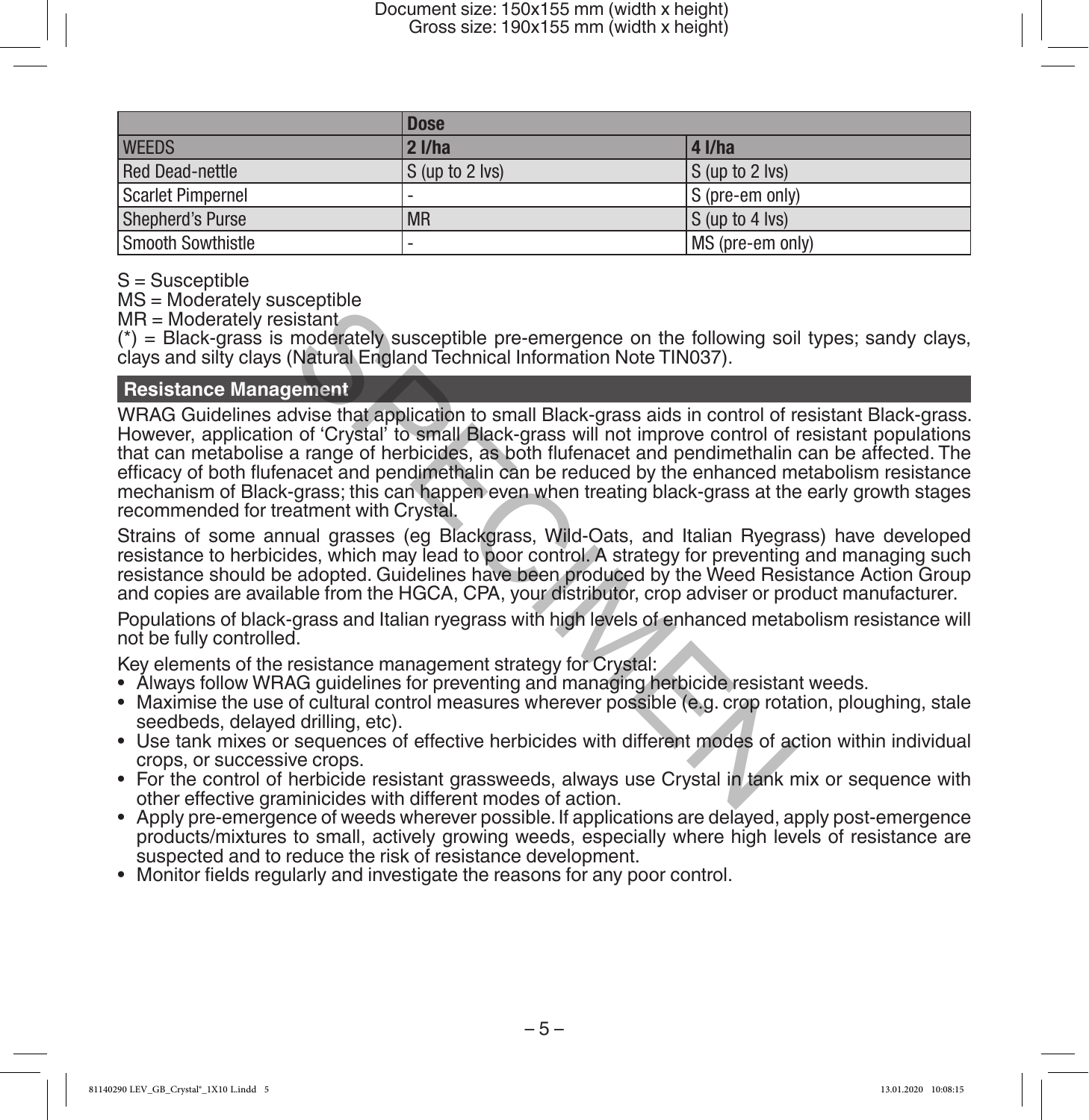#### **Crop Specific Information**

Crystal can be used on all varieties of Winter Wheat and Winter Barley

#### **Time of application**

From pre-emergence to before third tiller stage (GS 23) of the crop.

#### **Rate of application**

Apply Crystal at 2 or 4 l/ha in 200 litres of water/ha.

# **Following Crops**

# **Following crops after normal harvest**

There are no restrictions on following crops when Crystal is used alone.

Plough to at least 15 cm before planting all following crops except for potatoes, peas, wheat and barley.

#### **In the event of crop failure**

Plough to at least 15 cm. The following crops may then be sown: potatoes, peas, wheat and barley.

# **Mixing and Application**

#### **Mixing**

Never prepare more spray solution than is required.

Half fill the tank with clean water and start the agitation.

To ensure thorough mixing of the product, invert the container several times before opening.

Add the required quantity of Crystal to the spray tank while re-circulating.

Fill up the tank with water and continue agitation until spraying is completed.

When tank mixes are to be used, take due note of any instructions given as to the order of mixing.

Each product should be added separately to the spray tank and fully dispersed before the addition of any further product(s). fter normal harvest<br>cons on following crops when Crystal is used alone.<br>cm before planting all following crops except for potatoes, pe<br>p **failure**<br>cm. The following crops may then be sown: potatoes, peas, v<br>ation<br>spray sol

On emptying the container, rinse container thoroughly by using an integrated pressure rinsing device or manually rinsing three times.

Add washings to sprayer at time of filling and dispose of container safely.

# **Application**

Apply as a **MEDIUM** spray, as defined by BCPC.

A travel speed of 6 to 8 km/h is advised for tractor-mounted and trailed sprayers.

High speeds increase the risk of uneven cover due to excessive boom whip and bounce.

The slower speed is recommended where the target is in a thick crop or weed cover, or where travel conditions are rough.

#### **Tank cleaning**

After spraying, thoroughly clean and flush out application machinery with a minimum of three rinses, to ensure that all traces of product are removed.

#### **Compatibility**

For details of compatibilities contact your distributor, local BASF representative or the BASF Technical Services Hotline. Alternatively, visit our website at www.agricentre.basf.co.uk.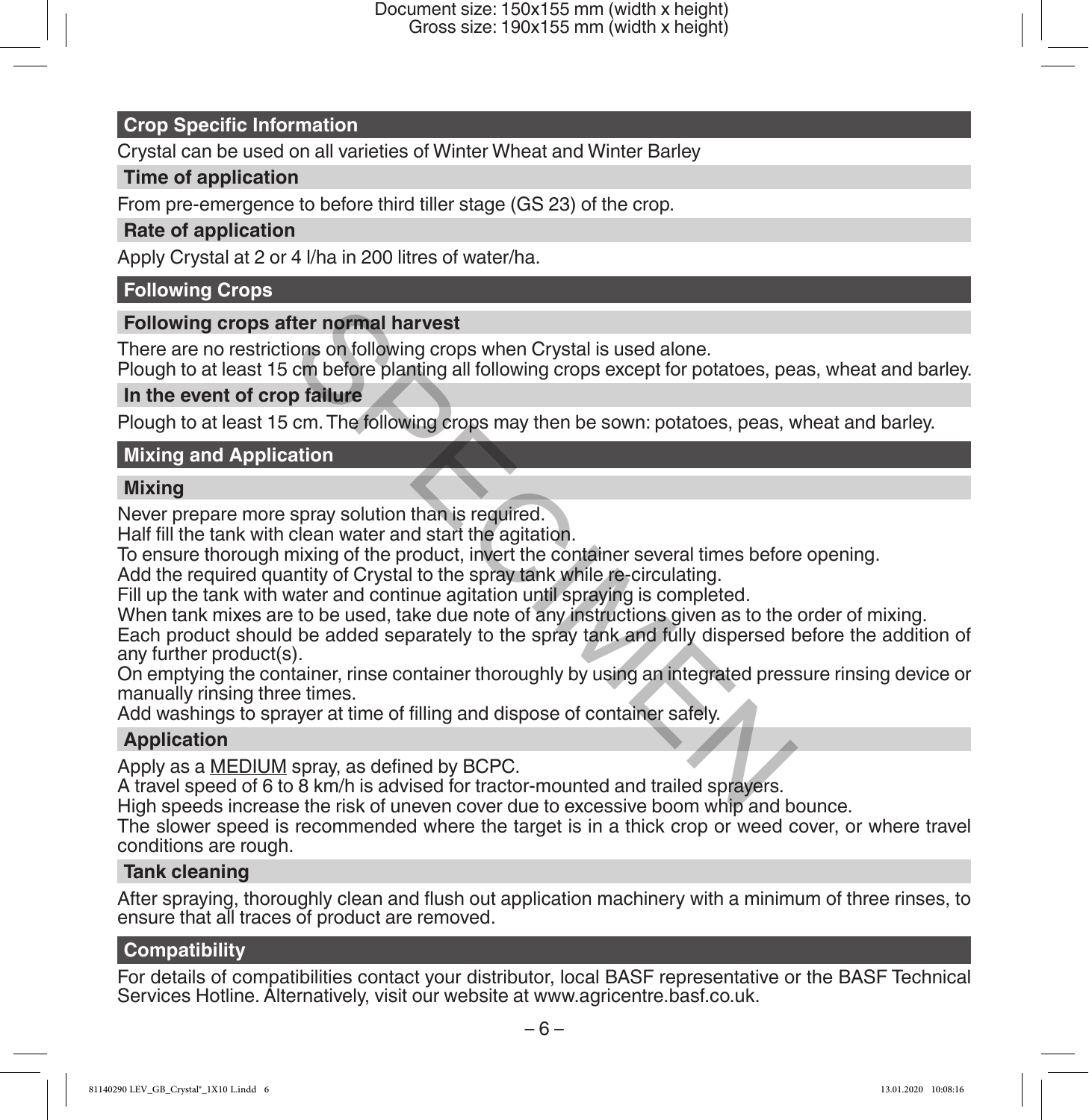#### **The following does not form part of the authorised label text.**

With many products there is a general risk of resistance developing to the active ingredients. For this reason a change in activity cannot be ruled out. It is generally impossible to predict with certainty how resistance may develop because there are so many crop and use connected ways of influencing this. We therefore have to exclude liability for damage or loss attributable to any such resistance that may develop. To help minimise any loss in activity the BASF recommended rate should in all events be adhered to.

Numerous, particularly regional or regionally attributable, factors can influence the activity of the product. Examples include weather and soil conditions, crop plant varieties, crop rotation, treatment times, application amounts, admixture with other products, appearance of organisms resistant to active ingredients and spraying techniques. Under particular conditions a change in activity or damage to plants cannot be ruled out. The manufacturer or supplier is therefore unable to accept any liability in such circumstances. All goods supplied by us are of high grade and we believe them to be suitable, but as we cannot exercise control over their mixing or use or the weather conditions during and after application, which may affect the performance of the material, all conditions and warranties, statutory or otherwise, as to the quality or fitness for any purpose of our goods are excluded and no responsibility will be accepted by us for any damage or injury whatsoever arising from their storage, handling, application or use; but nothing should be deemed to exclude or restrict any liability upon us which cannot be excluded or restricted under the provisions of the Unfair Contract Terms Act 1977 or any similar applicable law. noting, admixture with other protoucts, appearance of togaristic sumptions a change in a dout. The manufacturer or supplier is therefore unable to a All goods supplied by us are of high grade and we believe energies contro

#### **Section 6 of the Health and Safety at Work Act**

#### **Additional Product Safety Information**

The product label provides information on a specific pesticidal use of the product; do not use otherwise, unless you have assessed any potential hazard involved, the safety measures required and that the particular use has "off-label" approval or is otherwise permitted under the Plant Protection Products Regulations.

The information on this label is based on the best available information including data from test results.

#### **Safety Data Sheet**

To access the Safety Data Sheet for this product scan the QR code or use the weblink below:



bit.ly/Crystal\_sds Alternatively, contact your supplier.